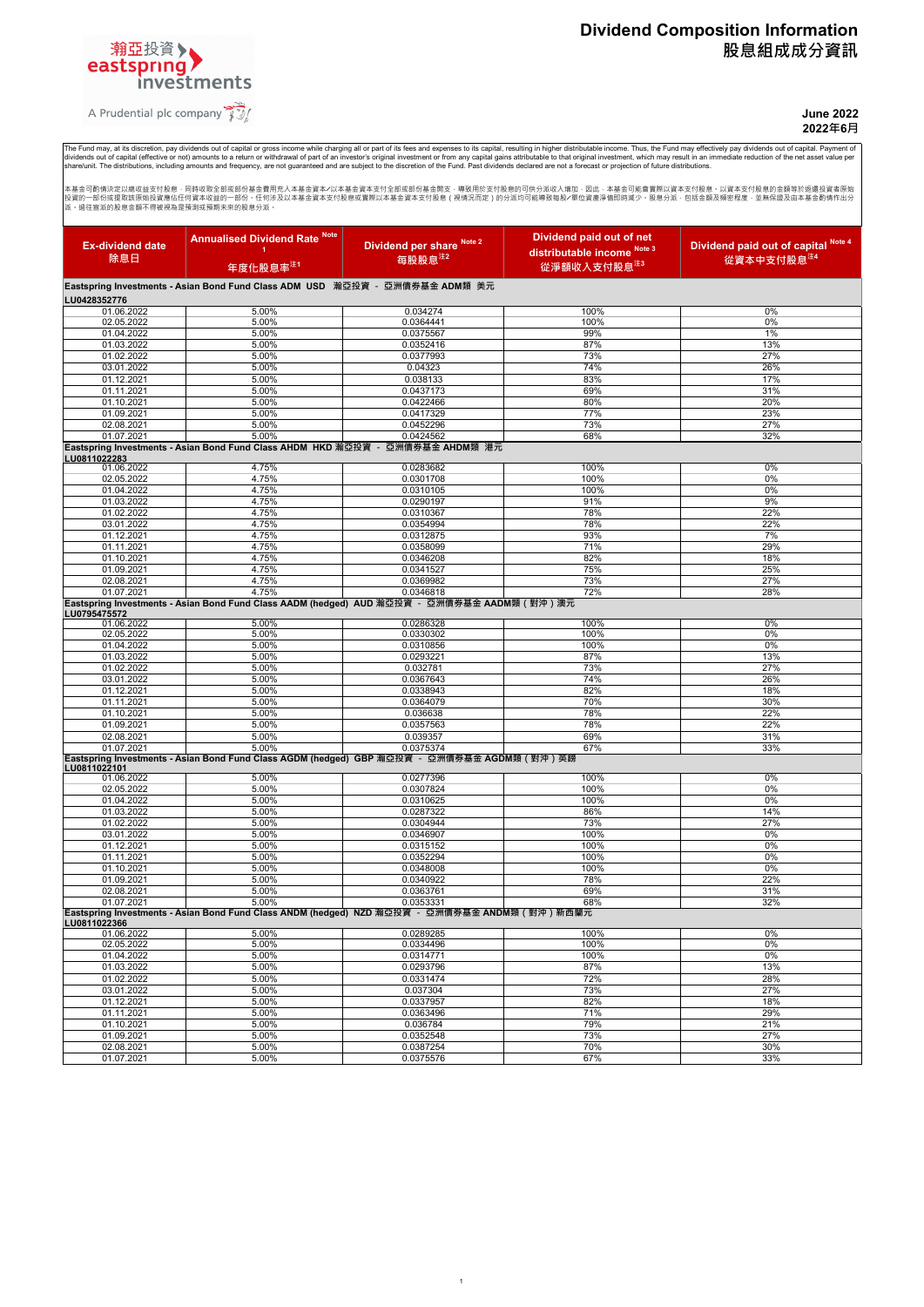| <b>Ex-dividend date</b><br>除息日 | <b>Annualised Dividend Rate Note</b><br>-1.<br>年度化股息率 <sup>注1</sup>                                                | Dividend per share Note 2<br>每股股息 <sup>注2</sup> | Dividend paid out of net<br>distributable income Note 3<br>從淨額收入支付股息 $z_3$                                 | Dividend paid out of capital Note 4<br>從資本中支付股息 <sup>注4</sup> |
|--------------------------------|--------------------------------------------------------------------------------------------------------------------|-------------------------------------------------|------------------------------------------------------------------------------------------------------------|---------------------------------------------------------------|
|                                | Eastspring Investments - Asian Equity Income Fund Class ADM USD 瀚亞投資 - 亞洲股票收入基金 ADM類 美元                            |                                                 |                                                                                                            |                                                               |
| LU0588545730<br>01.06.2022     | 4.00%                                                                                                              | 0.0239408                                       | 100%                                                                                                       | 0%                                                            |
| 02.05.2022                     | 4.00%                                                                                                              | 0.0265327                                       | 9%                                                                                                         | 91%                                                           |
| 01.04.2022                     | 4.00%                                                                                                              | 0.0272561                                       | 17%                                                                                                        | 83%                                                           |
| 01.03.2022<br>01.02.2022       | 4.00%<br>4.00%                                                                                                     | 0.0254624<br>0.0264734                          | 36%<br>0%                                                                                                  | 64%<br>100%                                                   |
| 03.01.2022                     | 4.00%                                                                                                              | 0.0297957                                       | 9%                                                                                                         | 91%                                                           |
| 01.12.2021                     | 4.00%                                                                                                              | 0.0268357                                       | 30%                                                                                                        | 70%                                                           |
| 01.11.2021<br>01.10.2021       | 4.00%<br>4.00%                                                                                                     | 0.0293979<br>0.0293456                          | 0%<br>64%                                                                                                  | 100%<br>36%                                                   |
| 01.09.2021                     | 4.00%                                                                                                              | 0.0294314                                       | 83%                                                                                                        | 17%                                                           |
| 02.08.2021                     | 4.00%                                                                                                              | 0.0339815                                       | 100%                                                                                                       | 0%                                                            |
| 01.07.2021                     | 4.00%<br>Eastspring Investments - Asian Equity Income Fund Class AADM (hedged) AUD 瀚亞投資 - 亞洲股票收入基金 AADM類 ( 對沖 ) 澳元 | 0.0327912                                       | 43%                                                                                                        | 57%                                                           |
| LU0795476463                   |                                                                                                                    |                                                 |                                                                                                            |                                                               |
| 01.06.2022<br>02.05.2022       | 3.75%<br>3.75%                                                                                                     | 0.0225009<br>0.0270857                          | 100%<br>9%                                                                                                 | 0%<br>91%                                                     |
| 01.04.2022                     | 3.75%                                                                                                              | 0.025441                                        | 13%                                                                                                        | 87%                                                           |
| 01.03.2022                     | 3.75%                                                                                                              | 0.0239186                                       | 39%                                                                                                        | 61%                                                           |
| 01.02.2022<br>03.01.2022       | 3.75%<br>3.75%                                                                                                     | 0.0259777<br>0.0286945                          | 0%<br>12%                                                                                                  | 100%<br>88%                                                   |
| 01.12.2021                     | 3.75%                                                                                                              | 0.0270095                                       | 31%                                                                                                        | 69%                                                           |
| 01.11.2021                     | 3.75%                                                                                                              | 0.027734                                        | 0%                                                                                                         | 100%                                                          |
| 01.10.2021<br>01.09.2021       | 3.75%<br>3.75%                                                                                                     | 0.0288372<br>0.0285922                          | 68%<br>65%                                                                                                 | 32%<br>35%                                                    |
| 02.08.2021                     | 3.75%                                                                                                              | 0.0335607                                       | 78%                                                                                                        | 22%                                                           |
| 01.07.2021                     | 3.75%                                                                                                              | 0.032911                                        | 45%                                                                                                        | 55%                                                           |
| LU0756523055                   | Eastspring Investments - Asian High Yield Bond Fund Class ADM USD 瀚亞投資 - 亞洲高收益債券基金 ADM類 美元                         |                                                 |                                                                                                            |                                                               |
| 01.06.2022                     | 7.50%                                                                                                              | 0.0338856                                       | 100%                                                                                                       | 0%                                                            |
| 02.05.2022                     | 7.50%                                                                                                              | 0.0355566                                       | 100%                                                                                                       | 0%                                                            |
| 01.04.2022<br>01.03.2022       | 7.50%<br>7.50%                                                                                                     | 0.0365375<br>0.0353778                          | 100%<br>100%                                                                                               | 0%<br>0%                                                      |
| 01.02.2022                     | 7.50%                                                                                                              | 0.0387508                                       | 100%                                                                                                       | 0%                                                            |
| 03.01.2022                     | 7.50%                                                                                                              | 0.0449568                                       | 100%                                                                                                       | 0%                                                            |
| 01.12.2021<br>01.11.2021       | 7.50%<br>7.50%                                                                                                     | 0.0399604<br>0.04848                            | 100%<br>100%                                                                                               | 0%<br>0%                                                      |
| 01.10.2021                     | 7.50%                                                                                                              | 0.0485692                                       | 100%                                                                                                       | 0%                                                            |
| 01.09.2021                     | 7.50%                                                                                                              | 0.0477863                                       | 100%                                                                                                       | 0%                                                            |
| 02.08.2021<br>01.07.2021       | 7.50%<br>7.50%                                                                                                     | 0.0543518<br>0.0521137                          | 90%<br>83%                                                                                                 | 10%<br>17%                                                    |
|                                | Eastspring Investments - Asian High Yield Bond Fund Class AADM (hedged) AUD 瀚亞投資 - 亞洲高收益債券基金 AADM類(對沖)澳元           |                                                 |                                                                                                            |                                                               |
| LU0795475655<br>01.06.2022     | 7.50%                                                                                                              | 0.0332767                                       | 100%                                                                                                       | 0%                                                            |
| 02.05.2022                     | 7.50%                                                                                                              | 0.0378849                                       | 100%                                                                                                       | 0%                                                            |
| 01.04.2022                     | 7.50%                                                                                                              | 0.0355741                                       | 100%                                                                                                       | 0%                                                            |
| 01.03.2022<br>01.02.2022       | 7.50%<br>7.50%                                                                                                     | 0.0346136<br>0.0395323                          | 100%<br>100%                                                                                               | 0%<br>0%                                                      |
| 03.01.2022                     | 7.50%                                                                                                              | 0.044528                                        | 100%                                                                                                       | 0%                                                            |
| 01.12.2021                     | 7.50%                                                                                                              | 0.0414002                                       | 100%                                                                                                       | 0%                                                            |
| 01.11.2021                     | 7.50%                                                                                                              | 0.047525<br>0.0495819                           | 100%                                                                                                       | 0%                                                            |
| 01.10.2021<br>01.09.2021       | 7.50%<br>7.50%                                                                                                     | 0.0482006                                       | 100%<br>100%                                                                                               | 0%<br>0%                                                      |
| 02.08.2021                     | 7.50%                                                                                                              | 0.0556567                                       | 89%                                                                                                        | 11%                                                           |
| 01.07.2021                     | 7.50%                                                                                                              | 0.0542435                                       | 82%                                                                                                        | 18%                                                           |
| LU0817827503                   |                                                                                                                    |                                                 | Eastspring Investments - Asian High Yield Bond Fund Class ANDM (hedged) NZD 瀚亞投資 - 亞洲高收益債券基金 ANDM類(對沖)新西蘭元 |                                                               |
| 01.06.2022                     | 7.50%                                                                                                              | 0.0331282                                       | 100%                                                                                                       | 0%                                                            |
| 02.05.2022<br>01.04.2022       | 7.50%<br>7.50%                                                                                                     | 0.0377989<br>0.0355015                          | 100%<br>100%                                                                                               | 0%<br>0%                                                      |
| 01.03.2022                     | 7.50%                                                                                                              | 0.0341753                                       | 100%                                                                                                       | 0%                                                            |
| 01.02.2022                     | 7.50%                                                                                                              | 0.0393713                                       | 100%                                                                                                       | 0%                                                            |
| 03.01.2022<br>01.12.2021       | 7.50%<br>7.50%                                                                                                     | 0.0445029<br>0.0406278                          | 100%<br>100%                                                                                               | 0%<br>0%                                                      |
| 01.11.2021                     | 7.50%                                                                                                              | 0.0467062                                       | 100%                                                                                                       | 0%                                                            |
| 01.10.2021                     | 7.50%                                                                                                              | 0.0490107                                       | 100%                                                                                                       | 0%                                                            |
| 01.09.2021<br>02.08.2021       | 7.50%<br>7.50%                                                                                                     | 0.0467824<br>0.0539281                          | 100%<br>90%                                                                                                | 0%<br>10%                                                     |
| 01.07.2021                     | 7.50%                                                                                                              | 0.0534321                                       | 82%                                                                                                        | 18%                                                           |
|                                | Eastspring Investments - Asian High Yield Bond Fund Class ADMC1 USD  瀚亞投資 - 亞洲高收益債券基金 ADMC1類 美元                    |                                                 |                                                                                                            |                                                               |
| LU1987066120<br>01.06.2022     | 9.75%                                                                                                              | 0.0471847                                       | 100%                                                                                                       | 0%                                                            |
| 02.05.2022                     | 9.75%                                                                                                              | 0.0496187                                       | 100%                                                                                                       | 0%                                                            |
| 01.04.2022                     | 9.75%                                                                                                              | 0.0510761                                       | 100%                                                                                                       | 0%                                                            |
| 01.03.2022<br>01.02.2022       | 9.75%<br>8.75%                                                                                                     | 0.0495514<br>0.0487617                          | 100%<br>100%                                                                                               | 0%<br>0%                                                      |
| 03.01.2022                     | 8.75%                                                                                                              | 0.0566425                                       | 100%                                                                                                       | 0%                                                            |
| 01.12.2021                     | 8.75%                                                                                                              | 0.0503885                                       | 74%<br>83%                                                                                                 | 26%                                                           |
| 01.11.2021<br>01.10.2021       | 8.75%<br>8.75%                                                                                                     | 0.0612395<br>0.0614322                          | 100%                                                                                                       | 17%<br>0%                                                     |
| 01.09.2021                     | 8.75%                                                                                                              | 0.0604973                                       | 64%                                                                                                        | 36%                                                           |
| 02.08.2021                     | 8.75%                                                                                                              | 0.06888                                         | 100%                                                                                                       | 0%                                                            |
| 01.07.2021                     | 8.75%<br>Eastspring Investments - Asian Local Bond Fund Class ADM USD 瀚亞投資 - 亞洲當地債券基金 ADM類 美元                      | 0.066114                                        | 96%                                                                                                        | 4%                                                            |
| LU0428352859                   |                                                                                                                    |                                                 |                                                                                                            |                                                               |
| 01.06.2022                     | 3.75%<br>3.75%                                                                                                     | 0.0252031                                       | 100%<br>100%                                                                                               | 0%<br>0%                                                      |
| 02.05.2022<br>01.04.2022       | 3.75%                                                                                                              | 0.0273044<br>0.0281803                          | 100%                                                                                                       | 0%                                                            |
| 01.03.2022                     | 3.75%                                                                                                              | 0.0257696                                       | 100%                                                                                                       | 0%                                                            |
| 01.02.2022                     | 3.75%                                                                                                              | 0.0272292                                       | 81%                                                                                                        | 19%                                                           |
| 03.01.2022<br>01.12.2021       | 3.75%<br>3.75%                                                                                                     | 0.0311104<br>0.0273871                          | 100%<br>78%                                                                                                | 0%<br>22%                                                     |
| 01.11.2021                     | 3.75%                                                                                                              | 0.0306575                                       | 72%                                                                                                        | 28%                                                           |
| 01.10.2021                     | 3.75%                                                                                                              | 0.0297093                                       | 55%                                                                                                        | 45%                                                           |
| 01.09.2021<br>02.08.2021       | 3.75%<br>3.75%                                                                                                     | 0.0294473<br>0.0315912                          | 56%<br>64%                                                                                                 | 44%<br>36%                                                    |
| 01.07.2021                     | 3.75%                                                                                                              | 0.0302024                                       | 53%                                                                                                        | 47%                                                           |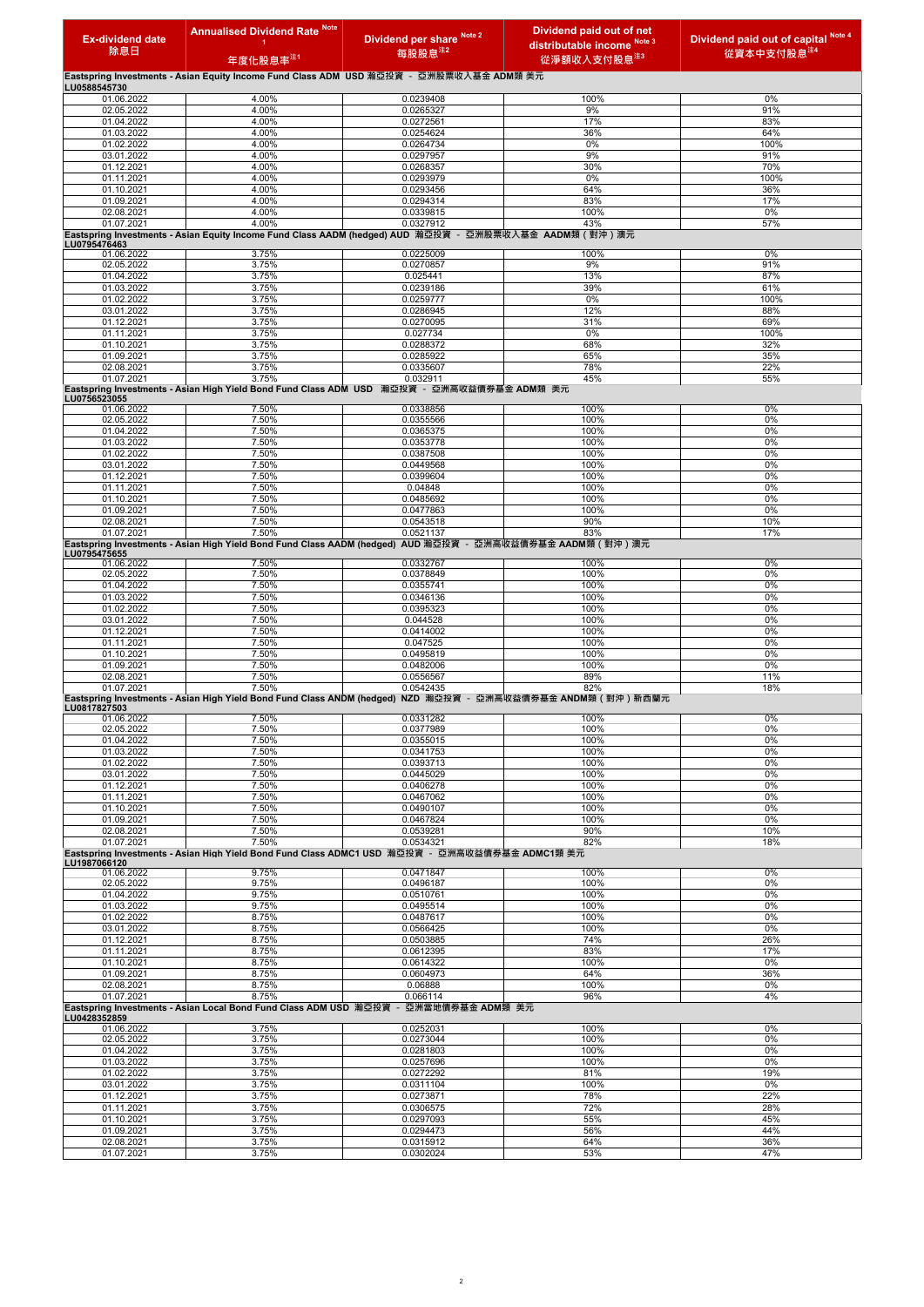| <b>Ex-dividend date</b>    | <b>Annualised Dividend Rate Note</b>                                                                                  | Dividend per share Note 2 | Dividend paid out of net<br>distributable income Note 3                                                                 | Dividend paid out of capital Note 4 |
|----------------------------|-----------------------------------------------------------------------------------------------------------------------|---------------------------|-------------------------------------------------------------------------------------------------------------------------|-------------------------------------|
| 除息日                        | 年度化股息率 <sup>汪1</sup>                                                                                                  | 每股股息注2                    | 從淨額收入支付股息注3                                                                                                             | 從資本中支付股息 <sup>注4</sup>              |
|                            | Eastspring Investments - Asian Local Bond Fund Class AADM (hedged) AUD 瀚亞投資 - 亞洲當地債券基金 AADM類 (對沖)澳元                   |                           |                                                                                                                         |                                     |
| LU0795475739<br>01.06.2022 | 3.75%                                                                                                                 | 0.0207734                 | 100%                                                                                                                    | 0%                                  |
| 02.05.2022<br>01.04.2022   | 3.75%<br>3.75%                                                                                                        | 0.0244254<br>0.0230085    | 100%<br>100%                                                                                                            | 0%<br>0%                            |
| 01.03.2022                 | 3.75%                                                                                                                 | 0.0211567                 | 98%                                                                                                                     | 2%                                  |
| 01.02.2022<br>03.01.2022   | 3.75%<br>3.75%                                                                                                        | 0.0233156<br>0.0261176    | 79%<br>83%                                                                                                              | 21%<br>17%                          |
| 01.12.2021                 | 3.75%                                                                                                                 | 0.0240316                 | 78%                                                                                                                     | 22%                                 |
| 01.11.2021<br>01.10.2021   | 3.75%<br>3.75%                                                                                                        | 0.0252054<br>0.0254363    | 72%<br>49%                                                                                                              | 28%<br>51%                          |
| 01.09.2021                 | 3.75%                                                                                                                 | 0.0249167                 | 55%                                                                                                                     | 45%                                 |
| 02.08.2021<br>01.07.2021   | 3.75%<br>3.75%                                                                                                        | 0.0271463<br>0.026374     | 64%<br>53%                                                                                                              | 36%<br>47%                          |
| LU1497733557               | Eastspring Investments - Asian Low Volatility Equity Fund Class ADM USD 瀚亞投資 - 亞洲低波幅股票基金 ADM類 美元                      |                           |                                                                                                                         |                                     |
| 01.06.2022                 | 4.00%                                                                                                                 | 0.0307496                 | 100%                                                                                                                    | 0%                                  |
| 02.05.2022<br>01.04.2022   | 4.00%<br>3.50%                                                                                                        | 0.0333917<br>0.02898      | 5%<br>100%                                                                                                              | 95%<br>0%                           |
| 01.03.2022                 | 3.50%                                                                                                                 | 0.0262748                 | 53%                                                                                                                     | 47%                                 |
| 01.02.2022<br>03.01.2022   | 3.50%<br>3.50%                                                                                                        | 0.027519<br>0.0303844     | 3%<br>0%                                                                                                                | 97%<br>100%                         |
| 01.12.2021                 | 3.50%                                                                                                                 | 0.0271715                 | 26%                                                                                                                     | 74%                                 |
| 01.11.2021<br>01.10.2021   | 3.50%<br>3.50%                                                                                                        | 0.0301357<br>0.0290865    | 80%<br>100%                                                                                                             | 20%<br>0%                           |
| 01.09.2021                 | 3.50%                                                                                                                 | 0.0286895                 | 100%                                                                                                                    | 0%                                  |
| 02.08.2021<br>01.07.2021   | 3.50%<br>3.50%                                                                                                        | 0.0313447<br>0.0302486    | 100%<br>100%                                                                                                            | 0%<br>0%                            |
| LU2347918265               | Eastspring Investments - Asia Sustainable Bond Fund Class ADM USD 瀚亞投資 - 亞洲可持續債券基金 ADM類 美元                            |                           |                                                                                                                         |                                     |
| 01.06.2022                 | 4.25%                                                                                                                 | 0.0318373                 | 78%                                                                                                                     | 22%                                 |
| 02.05.2022<br>01.04.2022   | 4.25%<br>4.25%                                                                                                        | 0.0331151<br>0.0338199    | 73%<br>75%                                                                                                              | 27%<br>25%                          |
| 01.03.2022<br>01.02.2022   | 4.25%<br>4.25%                                                                                                        | 0.0310074<br>0.0324841    | 78%<br>63%                                                                                                              | 22%<br>37%                          |
| 03.01.2022                 | 4.25%<br>4.25%                                                                                                        | 0.0369308<br>0.0325219    | 70%<br>73%                                                                                                              | 30%<br>27%                          |
| 01.12.2021<br>01.11.2021   | 4.25%                                                                                                                 | 0.0364046                 | 60%                                                                                                                     | 40%                                 |
| 01.10.2021<br>01.09.2021   | 4.25%<br>4.25%                                                                                                        | 0.0347477<br>0.0346703    | 75%<br>70%                                                                                                              | 25%<br>30%                          |
|                            | Eastspring Investments - Asia Sustainable Bond Fund Class AHDM HKD 瀚亞投資 - 亞洲可持續債券基金 AHDM類 港元                          |                           |                                                                                                                         |                                     |
| LU2373661581<br>01.06.2022 | 4.25%                                                                                                                 | 0.0322036                 | 69%                                                                                                                     | 31%                                 |
| 02.05.2022<br>01.04.2022   | 4.25%<br>4.25%                                                                                                        | 0.0336868<br>0.0342609    | 75%<br>76%                                                                                                              | 25%<br>24%                          |
| 01.03.2022<br>01.02.2022   | 4.25%<br>4.25%                                                                                                        | 0.0312715<br>0.0327785    | 81%<br>67%                                                                                                              | 19%<br>33%                          |
| 03.01.2022                 | 4.25%                                                                                                                 | 0.037238                  | 73%                                                                                                                     | 27%                                 |
| 01.12.2021<br>01.11.2021   | 4.25%<br>4.25%                                                                                                        | 0.0327776<br>0.0367089    | 77%<br>8%                                                                                                               | 23%<br>92%                          |
| 01.10.2021                 | 4.25%<br>Eastspring Investments - Asia Real Estate Multi Asset Income Fund Class ADM USD 瀚亞投資 - 亞洲房地產多元資產收益基金 ADM類 美元 | 0.035                     | 10%                                                                                                                     | 90%                                 |
| LU2088747998               |                                                                                                                       |                           |                                                                                                                         |                                     |
| 01.06.2022<br>02.05.2022   | 5.00%<br>5.00%                                                                                                        | 0.0290055<br>0.030639     | 100%<br>100%                                                                                                            | 0%<br>0%                            |
| 01.04.2022                 | 5.00%                                                                                                                 | 0.0312548                 | 100%                                                                                                                    | 0%                                  |
| 01.03.2022<br>01.02.2022   | 5.00%<br>5.00%                                                                                                        | 0.029657<br>0.0324363     | 100%<br>100%                                                                                                            | 0%<br>0%                            |
| 03.01.2022                 | 5.00%                                                                                                                 | 0.0369826                 | 100%                                                                                                                    | 0%                                  |
| 01.12.2021<br>01.11.2021   | 5.00%<br>5.00%                                                                                                        | 0.0328137<br>0.0381326    | 100%<br>72%                                                                                                             | 0%<br>28%                           |
| 01.10.2021                 | 5.00%                                                                                                                 | 0.0375164                 | 100%                                                                                                                    | 0%                                  |
| 01.09.2021<br>02.08.2021   | 5.00%<br>5.00%                                                                                                        | 0.0373397<br>0.0415605    | 100%<br>44%                                                                                                             | 0%<br>56%                           |
| 01.07.2021                 | 5.00%                                                                                                                 | 0.0397192                 | 100%<br>Eastspring Investments - Asia Real Estate Multi Asset Income Fund Class AHDM HKD 瀚亞投資 - 亞洲房地產多元資產收益基金 AHDM類 港元  | 0%                                  |
| LU2088748293               |                                                                                                                       |                           |                                                                                                                         |                                     |
| 01.06.2022<br>02.05.2022   | 5.00%<br>5.00%                                                                                                        | 0.0290873<br>0.0307257    | 100%<br>100%                                                                                                            | 0%<br>0%                            |
| 01.04.2022                 | 5.00%                                                                                                                 | 0.0312784                 | 100%                                                                                                                    | 0%                                  |
| 01.03.2022<br>01.02.2022   | 5.00%<br>5.00%                                                                                                        | 0.0296177<br>0.0322986    | 100%<br>92%                                                                                                             | 0%<br>8%                            |
| 03.01.2022                 | 5.00%                                                                                                                 | 0.0368390                 | 100%<br>100%                                                                                                            | 0%<br>0%                            |
| 01.12.2021<br>01.11.2021   | 5.00%<br>5.00%                                                                                                        | 0.0326556<br>0.0378993    | 49%                                                                                                                     | 51%                                 |
| 01.10.2021<br>01.09.2021   | 5.00%<br>5.00%                                                                                                        | 0.0373068<br>0.0371006    | 75%<br>100%                                                                                                             | 25%<br>0%                           |
| 02.08.2021                 | 5.00%                                                                                                                 | 0.0412624                 | 44%                                                                                                                     | 56%                                 |
| 01.07.2021                 | 5.00%                                                                                                                 | 0.0394112                 | 73%<br>Eastspring Investments - Asia Real Estate Multi Asset Income Fund Class ADMC1 USD 瀚亞投資 - 亞洲房地產多元資產收益基金 ADMC1類 美元 | 27%                                 |
| LU2088748020               |                                                                                                                       |                           |                                                                                                                         |                                     |
| 01.06.2022<br>02.05.2022   | 6.00%<br>6.00%                                                                                                        | 0.0340423<br>0.035992     | 100%<br>100%                                                                                                            | 0%<br>0%                            |
| 01.04.2022                 | 6.00%                                                                                                                 | 0.0367463                 | 100%                                                                                                                    | 0%                                  |
| 01.03.2022<br>01.02.2022   | 6.00%<br>6.00%                                                                                                        | 0.0348934<br>0.038199     | 100%<br>100%                                                                                                            | 0%<br>0%                            |
| 03.01.2022                 | 6.00%                                                                                                                 | 0.0435869                 | 100%                                                                                                                    | 0%                                  |
| 01.12.2021<br>01.11.2021   | 6.00%<br>6.00%                                                                                                        | 0.0387043<br>0.0450227    | 100%<br>41%                                                                                                             | 0%<br>59%                           |
| 01.10.2021                 | 6.00%                                                                                                                 | 0.0443294                 | 86%                                                                                                                     | 14%                                 |
| 01.09.2021<br>02.08.2021   | 6.00%<br>6.00%                                                                                                        | 0.0441616<br>0.0491939    | 100%<br>36%                                                                                                             | 0%<br>64%                           |
| 01.07.2021                 | 6.00%                                                                                                                 | 0.0470564                 | 69%                                                                                                                     | 31%                                 |
| LU2272737557               | Eastspring Investments - Capital Reserve Fund Class ADM USD 瀚亞投資 - 資本儲備基金 ADM類 美元                                     |                           |                                                                                                                         |                                     |
| 01.06.2022                 | 2.00%                                                                                                                 | 0.0157759                 | 100%                                                                                                                    | 0%                                  |
| 02.05.2022<br>01.04.2022   | 2.00%<br>2.00%                                                                                                        | 0.0163883<br>0.0166119    | 100%<br>100%                                                                                                            | 0%<br>0%                            |
| 01.03.2022                 | 2.00%                                                                                                                 | 0.0150720                 | 100%                                                                                                                    | 0%                                  |
| 01.02.2022<br>03.01.2022   | 2.00%<br>2.00%                                                                                                        | 0.0156844<br>0.0176769    | 100%<br>100%                                                                                                            | 0%<br>0%                            |
| 01.12.2021                 | 2.00%                                                                                                                 | 0.0155408                 | 100%                                                                                                                    | 0%                                  |
| 01.11.2021<br>01.10.2021   | 2.00%<br>2.00%                                                                                                        | 0.0173416<br>0.0163834    | 100%<br>100%                                                                                                            | 0%<br>0%                            |
| 01.09.2021                 | 2.00%                                                                                                                 | 0.0162126                 | 100%                                                                                                                    | 0%                                  |
| 02.08.2021<br>01.07.2021   | 2.00%<br>2.00%                                                                                                        | 0.0174295<br>0.0162679    | 100%<br>100%                                                                                                            | 0%<br>0%                            |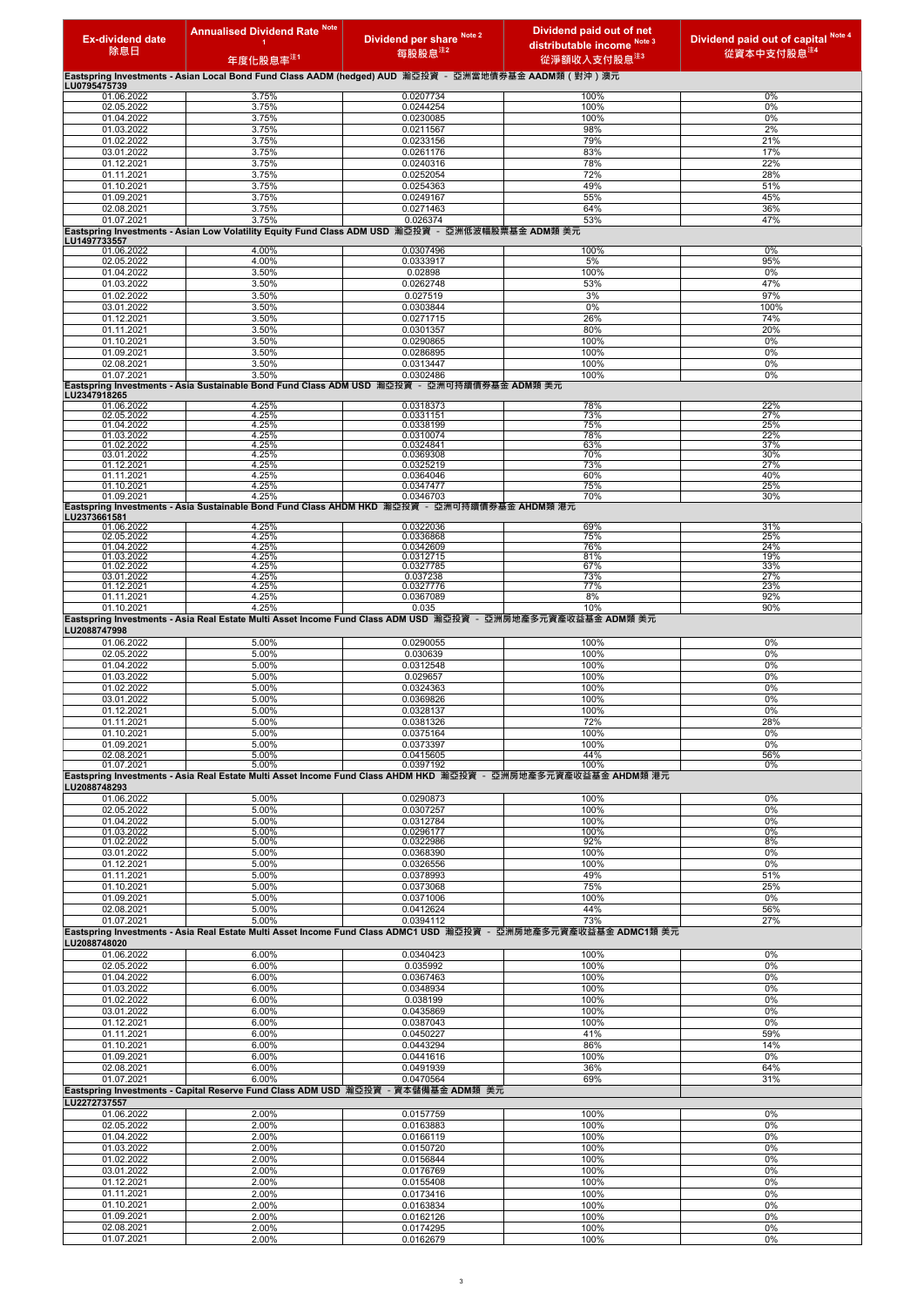| <b>Ex-dividend date</b>  | <b>Annualised Dividend Rate Note</b><br>1 | Dividend per share Note 2                                                                           | Dividend paid out of net<br>distributable income Note 3                                                        | Note 4<br>Dividend paid out of capital |
|--------------------------|-------------------------------------------|-----------------------------------------------------------------------------------------------------|----------------------------------------------------------------------------------------------------------------|----------------------------------------|
| 除息日                      | 年度化股息率 <sup>注1</sup>                      | 每股股息 <sup>注2</sup>                                                                                  | 從淨額收入支付股息 <sup>注3</sup>                                                                                        | 從資本中支付股息 <sup>注4</sup>                 |
|                          |                                           | Eastspring Investments - Capital Reserve Fund Class AHDM HKD 瀚亞投資 - 資本儲備基金 AHDM類 港元                 |                                                                                                                |                                        |
| LU2272737805             |                                           |                                                                                                     |                                                                                                                |                                        |
| 01.06.2022               | 2.00%                                     | 0.0159121                                                                                           | 100%                                                                                                           | 0%                                     |
| 02.05.2022<br>01.04.2022 | 2.00%<br>2.00%                            | 0.0165245<br>0.0167093                                                                              | 100%<br>100%                                                                                                   | 0%<br>0%                               |
| 01.03.2022               | 2.00%                                     | 0.0151302                                                                                           | 100%                                                                                                           | 0%                                     |
| 01.02.2022               | 2.00%                                     | 0.0157033                                                                                           | 98%                                                                                                            | 2%                                     |
| 03.01.2022               | 2.00%                                     | 0.0178725                                                                                           | 100%                                                                                                           | 0%                                     |
| 01.12.2021               | 2.00%                                     | 0.0156977                                                                                           | 100%                                                                                                           | 0%                                     |
| 01.11.2021<br>01.10.2021 | 2.00%<br>2.00%                            | 0.0173608<br>0.0164423                                                                              | 94%<br>100%                                                                                                    | 6%<br>0%                               |
| 01.09.2021               | 2.00%                                     | 0.0163507                                                                                           | 100%                                                                                                           | 0%                                     |
| 02.08.2021               | 2.00%                                     | 0.0174687                                                                                           | 100%                                                                                                           | 0%                                     |
| 01.07.2021               | 2.00%                                     | 0.0163467                                                                                           | 100%                                                                                                           | 0%                                     |
| LU0428352008             |                                           | Eastspring Investments - US High Investment Grade Bond Fund Class ADM USD 瀚亞投資 - 美國特優級債券基金 ADM類 美元  |                                                                                                                |                                        |
| 01.06.2022               | 2.50%                                     | 0.0201822                                                                                           | 44%                                                                                                            | 56%                                    |
| 02.05.2022               | 2.50%                                     | 0.0220652                                                                                           | 36%                                                                                                            | 64%                                    |
| 01.04.2022               | 2.50%                                     | 0.0229718                                                                                           | 32%                                                                                                            | 68%                                    |
| 01.03.2022               | 2.50%                                     | 0.0211016                                                                                           | 28%                                                                                                            | 72%                                    |
| 01.02.2022<br>03.01.2022 | 2.50%<br>2.50%                            | 0.0225346<br>0.0259411                                                                              | 25%<br>23%                                                                                                     | 75%<br>77%                             |
| 01.12.2021               | 2.50%                                     | 0.0228802                                                                                           | 25%                                                                                                            | 75%                                    |
| 01.11.2021               | 2.50%                                     | 0.0252624                                                                                           | 25%                                                                                                            | 75%                                    |
| 01.10.2021               | 2.50%                                     | 0.024                                                                                               | 27%                                                                                                            | 73%                                    |
| 01.09.2021               | 2.50%                                     | 0.0241541                                                                                           | 22%                                                                                                            | 78%                                    |
| 02.08.2021<br>01.07.2021 | 2.50%<br>2.50%                            | 0.0254992<br>0.0234863                                                                              | 26%<br>27%                                                                                                     | 74%<br>73%                             |
| LU0428352420             |                                           | Eastspring Investments - US High Yield Bond Fund Class ADM USD 瀚亞投資 - 美國高收益基金 ADM類 美元               |                                                                                                                |                                        |
| 01.06.2022               | 7.00%                                     | 0.0472816                                                                                           | 74%                                                                                                            | 26%                                    |
| 02.05.2022               | 7.00%                                     | 0.0510812                                                                                           | 65%                                                                                                            | 35%                                    |
| 01.04.2022               | 7.00%                                     | 0.0518541                                                                                           | 63%                                                                                                            | 37%                                    |
| 01.03.2022<br>01.02.2022 | 7.00%<br>7.00%                            | 0.0476038<br>0.0512061                                                                              | 62%<br>59%                                                                                                     | 38%<br>41%                             |
| 03.01.2022               | 7.00%                                     | 0.0572564                                                                                           | 60%                                                                                                            | 40%                                    |
| 01.12.2021               | 7.00%                                     | 0.0511671                                                                                           | 62%                                                                                                            | 38%                                    |
| 01.11.2021               | 7.00%                                     | 0.0570678                                                                                           | 57%                                                                                                            | 43%                                    |
| 01.10.2021<br>01.09.2021 | 7.00%<br>7.00%                            | 0.0537888<br>0.0538405                                                                              | 57%<br>60%                                                                                                     | 43%<br>40%                             |
| 02.08.2021               | 7.00%                                     | 0.0577613                                                                                           | 60%                                                                                                            | 40%                                    |
| 01.07.2021               | 7.00%                                     | 0.0537255                                                                                           | 65%                                                                                                            | 35%                                    |
| LU0795476117             |                                           | Eastspring Investments - US High Yield Bond Fund Class AADM (hedged) AUD 瀚亞投資 - 美國高收益基金 澳元AADM類(對沖) |                                                                                                                |                                        |
| 01.06.2022               | 7.00%                                     | 0.0378829                                                                                           | 73%                                                                                                            | 27%                                    |
| 02.05.2022<br>01.04.2022 | 7.00%<br>7.00%                            | 0.0444242<br>0.0411822                                                                              | 64%<br>64%                                                                                                     | 36%<br>36%                             |
| 01.03.2022               | 7.00%                                     | 0.0380153                                                                                           | 63%                                                                                                            | 37%                                    |
| 01.02.2022               | 7.00%                                     | 0.0426433                                                                                           | 59%                                                                                                            | 41%                                    |
| 03.01.2022               | 7.00%                                     | 0.0467566                                                                                           | 60%                                                                                                            | 40%                                    |
| 01.12.2021               | 7.00%<br>7.00%                            | 0.0436866<br>0.0456416                                                                              | 61%                                                                                                            | 39%<br>41%                             |
| 01.11.2021<br>01.10.2021 | 7.00%                                     | 0.0447944                                                                                           | 59%<br>57%                                                                                                     | 43%                                    |
| 01.09.2021               | 7.00%                                     | 0.0443074                                                                                           | 59%                                                                                                            | 41%                                    |
| 02.08.2021               | 7.00%                                     | 0.0482685                                                                                           | 60%                                                                                                            | 40%                                    |
| 01.07.2021               | 7.00%                                     | 0.0456113                                                                                           | 64%                                                                                                            | 36%                                    |
| LU0428352263             |                                           | Eastspring Investments - US Investment Grade Bond Fund Class ADM USD 瀚亞投資 - 美國優質債券基金 ADM類 美元        |                                                                                                                |                                        |
| 01.06.2022<br>02.05.2022 | 4.00%<br>4.00%                            | 0.0339781<br>0.037166                                                                               | 49%<br>43%                                                                                                     | 51%<br>57%                             |
| 01.04.2022               | 4.00%                                     | 0.0386948                                                                                           | 38%                                                                                                            | 62%                                    |
| 01.03.2022               | 5.00%                                     | 0.0446619                                                                                           | 28%                                                                                                            | 72%                                    |
| 01.02.2022               | 5.00%                                     | 0.0478103                                                                                           | 25%                                                                                                            | 75%                                    |
| 03.01.2022               | 5.00%                                     | 0.054884                                                                                            | 23%                                                                                                            | 77%                                    |
| 01.12.2021<br>01.11.2021 | 5.00%<br>5.00%                            | 0.0486048<br>0.0539616                                                                              | 25%<br>24%                                                                                                     | 75%<br>76%                             |
| 01.10.2021               | 5.00%                                     | 0.051337                                                                                            | 22%                                                                                                            | 78%                                    |
| 01.09.2021               | 5.00%                                     | 0.0516863                                                                                           | 22%                                                                                                            | 78%                                    |
| 02.08.2021               | 5.00%                                     | 0.0547025                                                                                           | 23%                                                                                                            | 77%                                    |
| 01.07.2021               | 5.00%                                     | 0.0506014                                                                                           | 25%                                                                                                            | 75%                                    |
| LU0795476380             |                                           |                                                                                                     | Eastspring Investments - US Investment Grade Bond Fund Class AADM (hedged) AUD 瀚亞投資 - 美國優質債券基金 AADM類 ( 對沖 ) 澳元 |                                        |
| 01.06.2022               | 2.50%                                     | 0.0170047                                                                                           | 77%                                                                                                            | 23%                                    |
| 02.05.2022<br>01.04.2022 | 2.50%<br>2.50%                            | 0.0201584<br>0.0191342                                                                              | 68%<br>61%                                                                                                     | 32%<br>39%                             |
| 01.03.2022               | 3.50%                                     | 0.0248351                                                                                           | 41%                                                                                                            | 59%                                    |
| 01.02.2022               | 3.50%                                     | 0.0276961                                                                                           | 35%                                                                                                            | 65%                                    |
| 03.01.2022               | 3.50%                                     | 0.03113                                                                                             | 33%                                                                                                            | 67%                                    |
| 01.12.2021               | 3.50%                                     | 0.0287841                                                                                           | 35%                                                                                                            | 65%                                    |
| 01.11.2021               | 3.50%                                     | 0.0298965                                                                                           | 35%                                                                                                            | 65%                                    |
| 01.10.2021<br>01.09.2021 | 3.50%<br>3.50%                            | 0.0295776<br>0.029382                                                                               | 32%<br>31%                                                                                                     | 68%<br>70%                             |
| 02.08.2021               | 3.50%                                     | 0.0315355                                                                                           | 33%                                                                                                            | 67%                                    |
| 01.07.2021               | 3.50%                                     | 0.0295971                                                                                           | 35%                                                                                                            | 65%                                    |

4